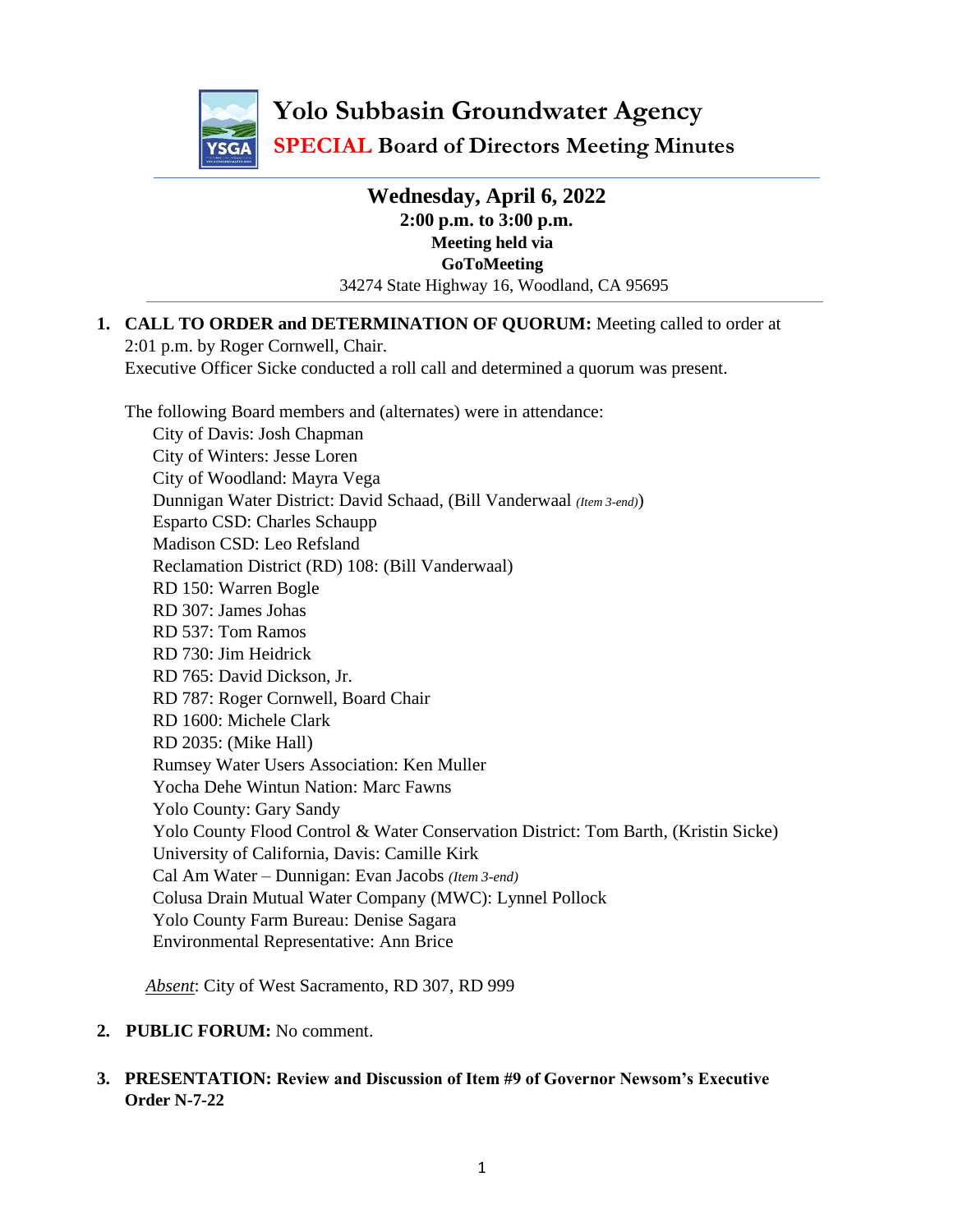Executive Officer Sicke provided an overview of item 9 of Executive Order N-7-22 (E.O. N-7-22) and a potential framework for permit review by the YSGA in compliance with E.O. N-7-22. Outstanding questions exist around the applicability of the Order to well alterations and replacements. Board requested the geographic locations of permits under consideration. There are currently 22 well permit applications in the queue. There was general recognition that the Board of Directors would provide feedback today for a more thorough resolution in the coming weeks. General consensus that replacements and modifications with no increase in water consumption should be expedited in the process.

## **4. CONSIDERATION: Adoption of a Process for Providing Written Verification to Yolo County's Division of Environmental Health to Approve Well Permits**

The Board of Directors reached consensus that a temporary emergency authorization granted to Executive Officer Sicke would be appropriate considering the urgent nature of some permit applications and the need to develop a careful and thoughtful review process. The Board of Directors would then adopt a resolution codifying a review process before the expiration of Executive Officer Sicke's 30-day, limited authorization. The Executive Officer will reconvene the Board with additional information in the next month.

*Action:* Authorize the Executive Officer for 30 days to consult with the County in their well permitting program, including, but not limited to, providing written verification on behalf of the YSGA for actions related to Paragraph 9 of the Governor's Drought E.O. N-7-22 pending further action by the Board.

*Motion:* YCFC&WCD (Barth) *Second:* Madison CSD (Refsland) *Vote:* Approved unanimously (roll call attached)

**5. NEXT MEETING** – Executive Officer Sicke will send out an email to schedule the next special YSGA Board of Directors meeting.

**6. ADJOURNMENT –** Chair Cornwell adjourned the meeting at 3:07 p.m.

Respectfully submitted,

Kristin Sicke, Executive Officer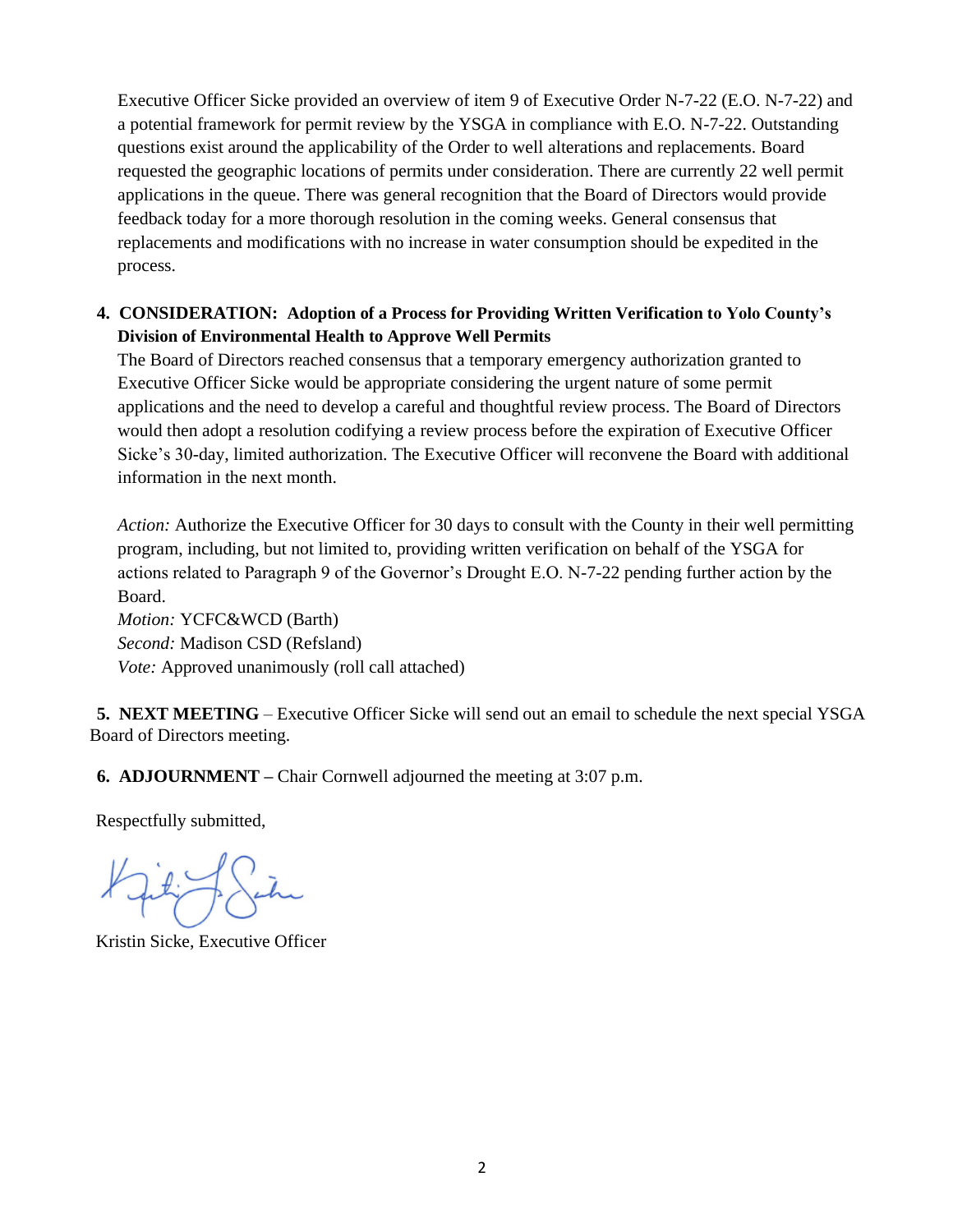|                         | <b>Agency</b>                  | <b>Name</b>                | <b>Board/Alternate</b> |                  | <b>ATTENDANCE VOTE - ITEM 4</b> |
|-------------------------|--------------------------------|----------------------------|------------------------|------------------|---------------------------------|
| $\mathbf 1$             | City of Davis                  | Josh Chapman               | <b>Board</b>           | X                | Aye                             |
|                         |                                | Will Arnold                | Alternate              |                  |                                 |
| $\overline{c}$          | City of West Sacramento        | Dawnté Early               | <b>Board</b>           | Absent           | Absent                          |
|                         |                                | Chris Ledesma              | Alternate              |                  |                                 |
| $\overline{\mathbf{3}}$ | City of Winters                | Jesse Loren                | <b>Board</b>           | X                | Absent                          |
|                         |                                | Kurt Balasek               | Alternate              |                  |                                 |
|                         |                                | Wade Cowan                 | Alternate              |                  |                                 |
| $\overline{4}$          | City of Woodland               | Mayra Vega                 | <b>Board</b>           | $\overline{X}$   | Aye                             |
|                         |                                | Tania Garcia-Cadena        | Alternate              |                  |                                 |
| 5                       | Dunnigan Water District        | David Schaad               | <b>Board</b>           | X                | Aye                             |
|                         |                                | <b>Bill Vanderwaal</b>     | Alternate              |                  |                                 |
| 6                       | Esparto CSD                    | Charles Schaupp            | <b>Board</b>           | X                | Aye                             |
|                         |                                | Manuel Quintana            | Alternate              |                  |                                 |
| $\overline{7}$          | Madison CSD                    | Leo Refsland               | <b>Board</b>           | X                | Aye                             |
| 8                       | <b>RD 108</b>                  | Hilary Reinhard            | Board                  |                  |                                 |
|                         |                                | <b>Bill Vanderwaal</b>     | <b>Alternate</b>       | $X$ (Item 3-end) | Aye                             |
| $\overline{9}$          | <b>RD 150</b>                  | Warren Bogle               | Board                  | X                | Aye                             |
| $\overline{10}$         | <b>RD</b> 307                  | James Johas                | <b>Board</b>           | Absent           | Absent                          |
|                         |                                | Karen Chesnut              | Alternate              |                  |                                 |
| $\overline{11}$         | <b>RD</b> 537                  | Tom Ramos                  | <b>Board</b>           | X                | Aye                             |
| $\overline{12}$         | <b>RD</b> 730                  | Jim Heidrick               | <b>Board</b>           | $\mathbf X$      | Aye                             |
| $\overline{13}$         | <b>RD</b> 765                  | David Dickson, Jr.         | <b>Board</b>           | X                | Aye                             |
|                         |                                | Doug Dickson, Sr.          | Alternate              |                  |                                 |
| 14                      | <b>RD</b> 787                  | Roger Cornwell             | <b>Board</b>           | X                | Aye                             |
|                         |                                | Dominic Bruno              | Alternate              |                  |                                 |
| 15                      | <b>RD</b> 999                  | Tom Slater                 | <b>Board</b>           | Absent           | Absent                          |
| $\overline{16}$         | <b>RD</b> 1600                 | Michele Clark              | <b>Board</b>           | X                | Aye                             |
| 17                      | RD 2035                        | Kryiakos Tsakopoulos Board |                        |                  |                                 |
|                         |                                | Mike Hall                  | Alternate              | X                | Aye                             |
| 18                      | Rumsey Water Users Association | Ken Muller                 | <b>Board</b>           | X                | Aye                             |
| $\overline{19}$         | Yocha Dehe Wintun Nation       | Marc Fawns                 | <b>Board</b>           | X                | Aye                             |
| 20                      | <b>Yolo County</b>             | Gary Sandy                 | <b>Board</b>           | X                | Aye                             |
|                         |                                | Jim Provenza               | Alternate              |                  |                                 |
| 21                      | YCFC&WCD                       | Tom Barth                  | <b>Board</b>           | X                | Aye                             |
|                         |                                | Kristin Sicke              | Alternate              | $\mathbf X$      |                                 |
| 22                      | <b>UC</b> Davis                | Camille Kirk               | <b>Board</b>           | X                | Aye                             |
| 23                      | Cal Am Water -Dunnigan         | Evan Jacobs                | <b>Board</b>           | X (Item 3-end)   | Aye                             |
|                         |                                | Audie Foster               | Alternate              |                  |                                 |
| 24                      | Colusa Drain MWC               | <b>Lynnel Pollock</b>      | <b>Board</b>           | X                | Aye                             |
|                         |                                | Jim Wallace                | Alternate              |                  |                                 |
| 25                      | Yolo County Farm Bureau        | Stan Lester                | <b>Board</b>           |                  |                                 |
|                         |                                | Denise Sagara              | Alternate              | X                | Aye                             |
| 26                      | Environmental Rep.             | Ann Brice                  | <b>Board</b>           | $\overline{X}$   | X                               |